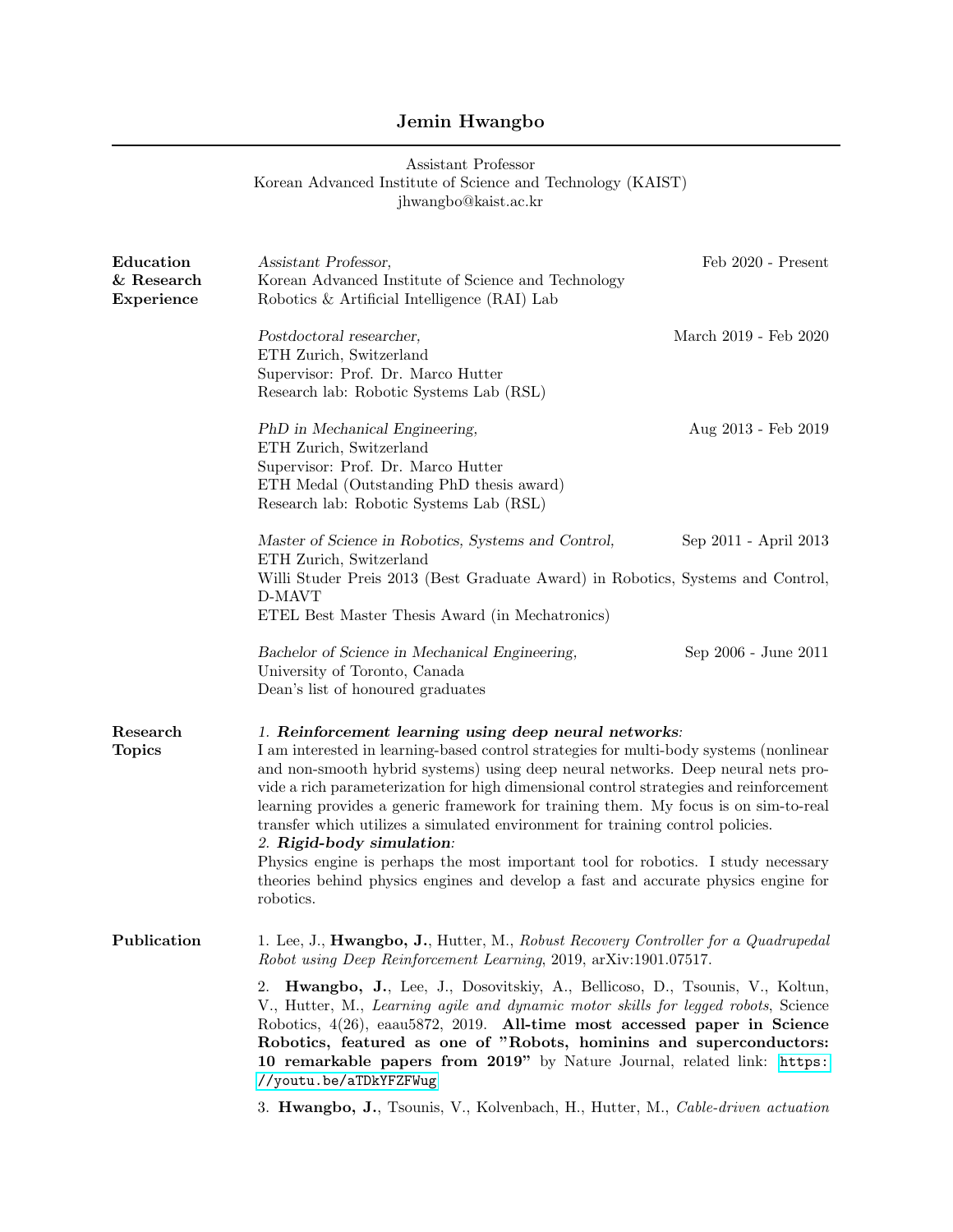for highly dynamic robotic systems, International Conference on Intelligent Robots and Systems (IROS) (pp. 8543-8550). IEEE. 2018

4. Hwangbo, J., Lee, J., Hutter, M. (2018). Per-Contact Iteration Method for Solving Contact Dynamics. IEEE Robotics and Automation Letters (RAL), 3(2), 895-902.

5. Hwangbo, J., Sa, I., Siegwart, R., Hutter, M., Control of a quadrotor with reinforcement learning, IEEE Robotics and Automation Letters, 2(4), 2096-2103, 2017, currently the thrid most popular paper in RAL (June, 2019) related link: <https://youtu.be/zIi4yHYJdJY>

6. Bellicoso, C. D., Jenelten, F., Fankhauser, P., Gehring, C., Hwangbo, J., Hutter, M. (2017, September). Dynamic locomotion and whole-body control for quadrupedal robots, In Intelligent Robots and Systems (IROS), 2017 IEEE/RSJ International Conference on (pp. 3359-3365). IEEE.

7. Bellicoso, C. D., Gehring, C., Hwangbo, J., Fankhauser, P., Hutter, M., Perceptionless terrain adaptation through whole body control and hierarchical optimization, In Humanoid Robots (Humanoids), 2016 IEEE-RAS 16th International Conference on (pp. 558-564). IEEE, 2016

8. Hwangbo, J., Bellicoso, C. D., Fankhauser, P., Huttery, M., Probabilistic foot contact estimation by fusing information from dynamics and differential/forward kinematics. IEE/RSJ International Conference on Intelligent Robots and Systems (IROS), pp. 3872-3878. 2016.

9. Hwangbo, J., Gehring, C., Bellicoso, D., Fankhauser, P., Siegwart, R., Hutter, M., Direct state-to-action mapping for high DOF robots using ELM. IEEE/RSJ International Conference on Intelligent Robots and Systems (IROS), 2015.

10. Hwangbo, J., Gehring, C., Sommer, H., Siegwart, R., Buchli, J. (2014, November). ROCK\*-Efficient black-box optimization for policy learning. IEEE-RAS International Conference on Humanoid Robots (Humanoids), pp. 535-540, 2014 (Finalist for the Best Paper Award, Oral)

11. Bloesch, M., Omari, S., Fankhauser, P., Sommer, H., Gehring, C., Hwangbo, J., Siegwart, R., Fusion of optical flow and inertial measurements for robust egomotion estimation. IEEE/RSJ International Conference on Intelligent Robots and Systems (IROS), pp. 3102-3107, 2014

12. Digumarti, K. M., Gehring, C., Coros, S., Hwangbo, J., Siegwart, R., Concurrent optimization of mechanical design and locomotion control of a legged robot. In Mobile Service Robotics, pp. 315-323, 2014

Invited talks 1. Learning agile and dynamic control policies for legged robots, Workshop presentation, 2019 International Conference on Robotics and Automation, Montreal, Canada 2. Learning agile and dynamic legged locomotion, 2019 ASRI Robotics Festival, SNU, Seoul, Korea 3. Deep reinforcement learning for legged robots, Seminar, 2019, KAIST, Daejeon, Korea

4. Learning locomotion policies in simulation, Seminar, 2019, UBC, Vancouver, Canada

5. Learning-based control of legged robots, Seminar, 2017, UBC, Vancouver, Canada

Patent 1. Marco Hutter, Karen Bodie, Andreas Lauber, and Jemin Hwangbo. "Joint unit, joint system, robot for manipulation and/or transportation, robotic exoskeleton system and method for manipulation and/or transportation." U.S. Patent Application